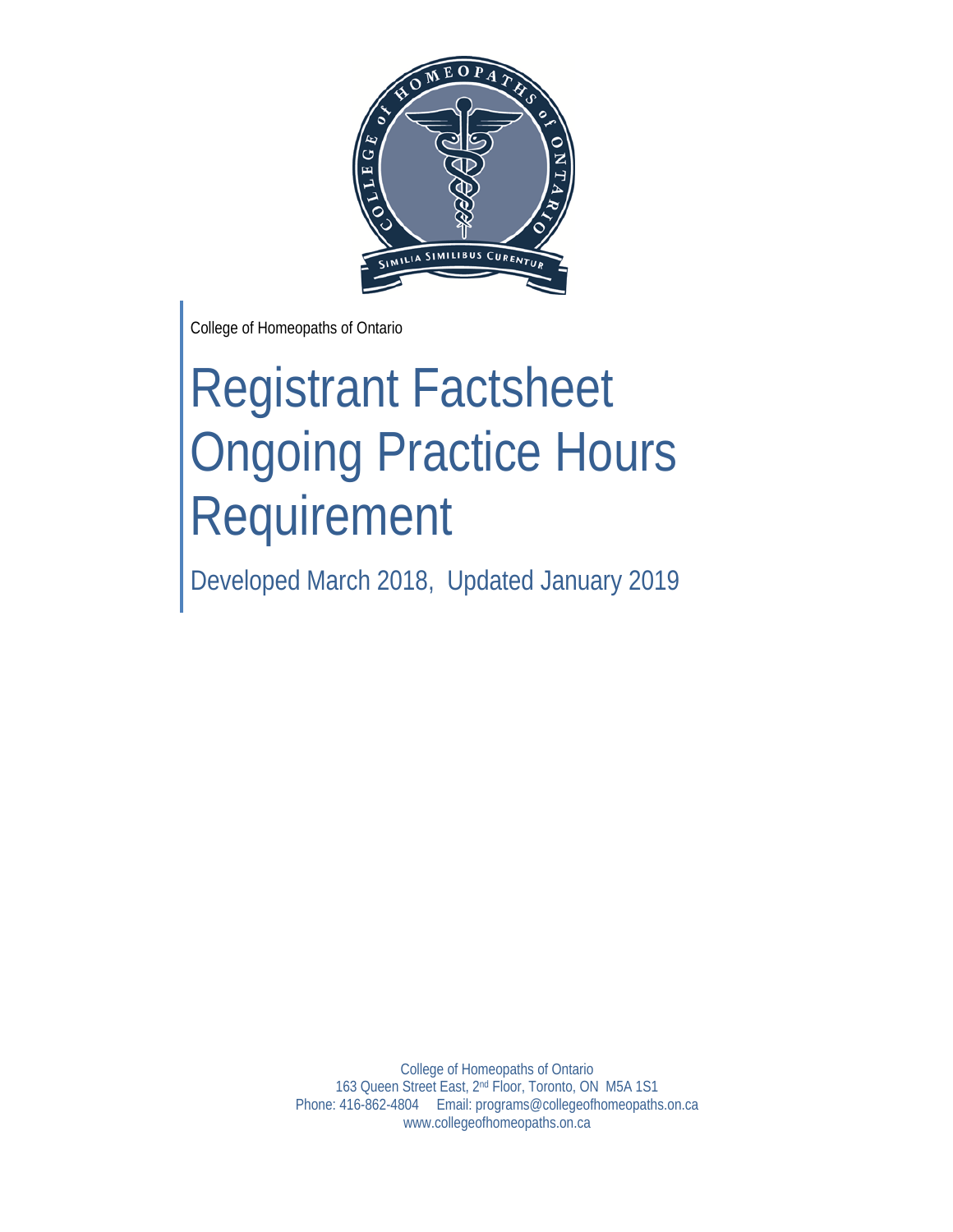# **Registrant Factsheet: Ongoing Practice Hours Requirements**

The College of Homeopaths of Ontario (CHO or the College) requires registrants to maintain ongoing practice hours. This requirement helps registrants maintain their competence on a continuing basis. Competence is demonstrated not just by knowing how to practice, but through consistently doing the right things every time. It is also about understanding what you know about practicing homeopathy in Ontario, recognizing what you don't know, and taking steps to increase or improve your knowledge, skill and judgment. Competence applies to clinical, theoretical, ethical, and regulatory compliance areas of your practice.

The requirement of 750 hours over every three year period is a continuous and ongoing requirement and can be reviewed on an annual basis and in three-year cycles. Starting in 2019 you will be required to report on your practice activities in the past 12-months. Though the records audit process and Quality Assurance (QA) Program the College may also ask you to provide proof of your actual hours over any three-year period since you become registered with the College. The hour requirement is important to uphold and adhere to. The College has the power to grant some flexibility for registrants who do not or cannot achieve this level of practice. The College uses this discretion provided the registrant maintains his/her competence and professional knowledge, skill and judgment. The College reviews each registrant's practice situation on a case-by-case basis.

#### **Competence and public protection is key to ongoing practice**

Success of practice is up to each individual. Monitoring each registrant for competence, ethical and responsible practice is one of the roles of the College. For public safety and protection it is important to strive to demonstrate your ongoing practice competence. The College wishes to see registrants succeed and grow their practices where possible, but most importantly it is in the public's interest to ensure that all homeopaths are able to provide safe and competent care. Ongoing registration and quality care are intended to benefit both patients and registrants.

**This factsheet will help you better understand the ongoing hour requirement.** If you still have questions after reading this information, please contact the College at 416-862-4780 or toll-free at 1-844-862-4780, or by email at **programs@collegeofhomeopaths.on.ca** for more help.

#### **Hours Requirement**

#### *1. Q. What is the requirement?*

The CHO Registration Regulation (O. Reg. 18/14) requires registrants to practice the profession a minimum of 750 hours during every three-year period.

Similar to when you applied for registration, the 750 hours over each three-year period may be divided between clinical and non-clinical hours. The ongoing hour requirement is roughly equal to 5 hours a week, every week for three-years.

#### *2. Q. How does CHO requirement for ongoing hour requirements works?*

Until 2019, the CHO has monitored hours reported through the Health Human Resource Database Survey (HHRDS). Starting with the 2019 renewal, each registrant is required to provide an accurate report of clinical and non-clinical hours in conjunction with his or her registration renewal.

#### *3. Q. How do I prove that I have met the requirement?*

You are required to track and record your clinical and non-clinical practice hours. This may be done on a monthly or yearly basis, and summarized using the CHO Hour Tracking Form. Clinical hours can be proven using supporting documents such as appointment book or schedule, billing records or patient files and receipts, attendance confirmation, personal professional portfolio, or a personal continuing education/professional development (CEPD) log to verify nonclinical practice hours.

Reporting will be done on a trust basis. All practice hours must be verifiable in order to be recorded. For more information on record keeping of hours see question 8.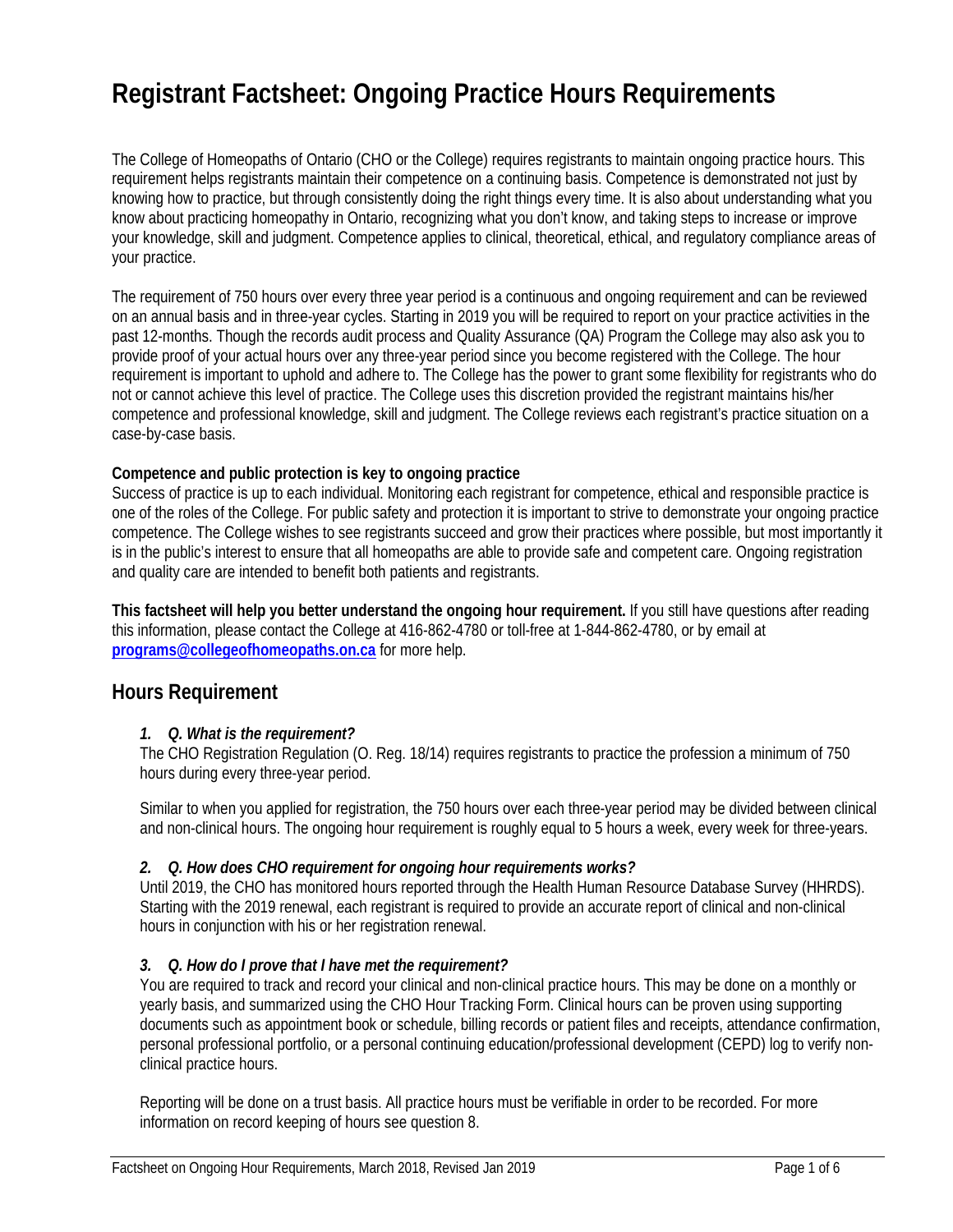#### *4. Q. What happens if I don't meet the requirement?*

The 750-hour requirement over each three-year period is exemptible which means that the College has the ability to grant lenience provided the registrant maintains practice competence and professional knowledge, skill and judgment.

The College reviews each registrant's practice situation on a case-by-case basis. The College and the appropriate committees are developing mechanisms to ensure that registrants maintain their competence despite the size of their practice. *CHO will recognize the 750 practice hours in a three-year period as exemptible, relieving registrants with small practices from the stress of striving to meet practice hours outside of their personal reach*.

In accordance with the Registration Regulation, the CHO has the right to require a registrant to demonstrate their competence, as maybe necessary, through vehicles such as a quality assurance peer and practice assessment, taking a refresher program, any other undertaking acceptable to the Registrar, or moving to Inactive Class.

The CHO is currently looking at a monitoring process through the QA Program which would create more frequent selfassessments check-ins with individuals whose practices are below the currency hour requirement. It is important to note that the overall goal of QA is two-fold:

- 1. To monitor ongoing competency; and
- 2. To help registrants improve their practice and compliance.

If the self-assessment or the randomized QA peer assessment reveals significant issues of competence or compliance, the QA panel will direct the member to a program for remediation or make a referral to the Inquiry, Complaints and Reports Committee. The College believes that demonstration of competence should not be unduly onerous to the registrants.

*5. Q. Do I need to notify the College in advance if I am not able to meet the hour requirement?*  No. The College will review your reported activities on an annual and three-year basis and request additional information as required.

# **Timing**

#### *6. Q. When does my three year hour window start?*

The first three-year 750 hour requirement period begins the day you were issued a certificate of registration, and each subsequent three-year period begins on the first anniversary of the commencement of the previous period. For example, if you received your certificate of registration on April 2, 2015 the three-year period ends on April 1, 2018. Your next reporting period then starts on April 2, 2018, etc.

Registrants are required to maintain 750 currency practice hours of broadly defined activities related to homeopathy on a rolling three-year basis.

Registrants who have completed fewer than 750 currency hours in the previous three calendar years may be required to complete upgrading activities or undergo a peer and practice assessment.

The College reviews the number of hours claimed during each renewal period and on a three-year rolling basis. The College will look at each registrant on an individual basis.

For the purposes of reporting your hours at renewal time you must choose a start date and end date. The **start date** should be relatively recent. For example, no earlier than January 1 of last year or within 15 months of this renewal period.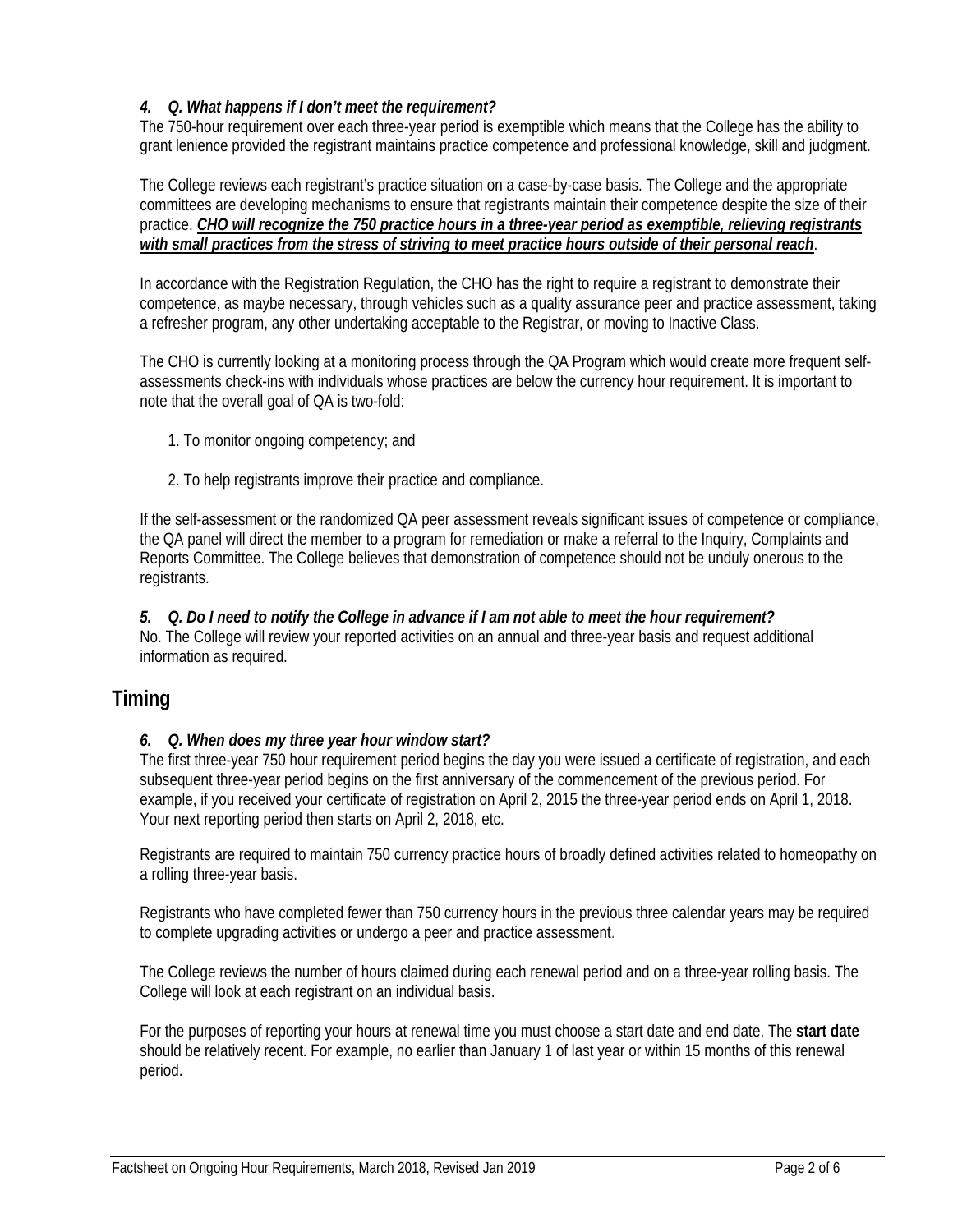The **end day** should be 365 days (1 year) after the start date. For example, if you select a start date of February 1 last year, the end date must be January 31 of this year. The 12 month period must start no **less** than 365 days (1 year) from today's date.

# **Tracking and Record Keeping**

#### *7. Q. How is clinical practice hour tracking different from the information reported on the Health Human Resource Database Survey completed at renewal time?*

The Health Human Resource Database Survey (HHRDS) allows you to indicate the number of weeks practised in the last 12 months, and the average number of weekly hours practised over the past 12 months.

While the College may look at what you report under the HHRDS with some degree of interest, you are also required to accurately report your clinical and non-clinical practice hours. These hours can be tracked using the Hour Tracking Form located on the CHO website. The total number of initial intake and follow-up visits for each 12 month period must be reported on your renewal form.

#### *8. Q. How do I keep track of and record my hours?*

Tools are available on the CHO website including the CHO Practice Hour Tracking Worksheet and the Hour Tracking Submission Form.

All practice hours within the past 12-month (365-day) period should be listed. Clinical practice hours may be paid or voluntary. Do not include hours for preparation, administrative and travel time, or time spent on marketing activities.

Track your hours using the following sources:

**Clinical Practice Hours** – appointment book or schedule, billing records or patient files.

**Non-Clinical Practice Hours** – receipts issued by continuing education (CE) providers, attendance confirmation, program/course outline, personal professional portfolio, personal non-clinical practice hour log, or volunteer hours.

It is the registrant's responsibility to calculate and record non-clinical practice hours.

All hours must be verifiable in order to be recorded.

#### **Note: Starting April 2019 you must report a minimum of 15 hours of continuing education or professional development (CEPD) each year. This is a requirement of the Quality Assurance Program.**

#### *9. Q. How do I calculate my hours?*

While the calculation of clinical practice hours are defined by the regulation itself – two (2) hours for each initial intake (this can be a new patient or new chief complaint from an existing patient), and one (1) hour for each follow-up – the College has been very liberal in what may be counted as non-clinical hours. For full details on what may be included in your hour count look to the end of this document, or see *REG CS 04 Full Class, Breakdown of 750-Hours* on the College website at: http://www.collegeofhomeopaths.on.ca/pages/policies.html

You may find it easier to track practice hours by month and/or year.

#### **Practice Hours**

#### **Clinical Practice Hours**

Regardless of how long each visit actually took, the College counts each intake visit as two (2) hours and each follow-up visit as one (1) hour. Note an initial visit may be a new patient or a new chief complaint from an existing patient.

The demonstration of 750 practice hours over a three-year period includes a minimum of two-thirds of your time or 500 of the 750 hours as direct patient contact. Clinical experience hours are based on patient visits.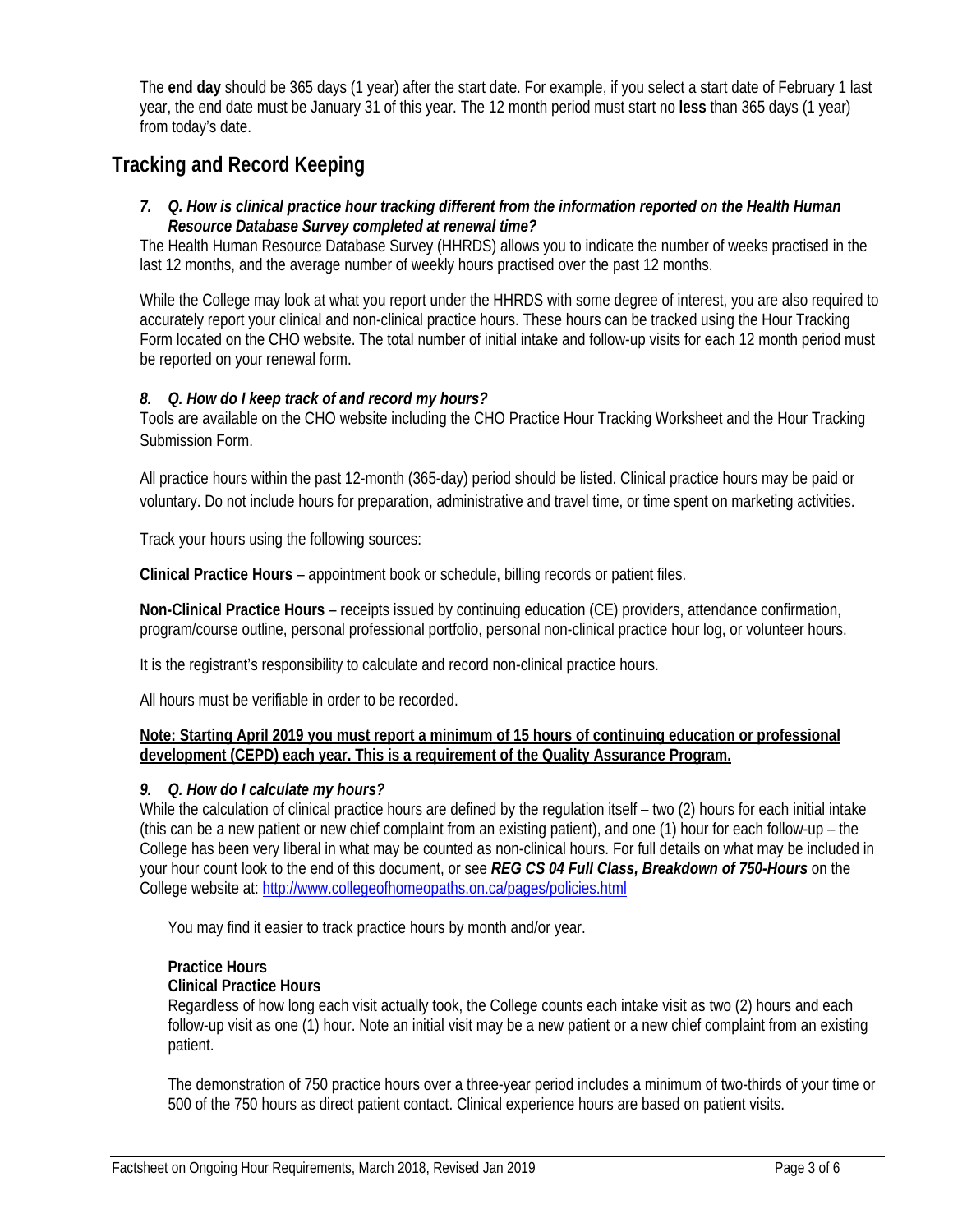It is not a requirement for clinical practice hours to be paid, however all unpaid hours must be verifiable in order to be included in the hour tracking form.

#### **Non-Clinical Practice Hours**

When demonstrating practice hours you may claim a maximum of one-third or 250 of the 750 hours over a threeyear period as non-clinical experience. The Registration Regulation indicates specific categories of non-clinical experience that can be counted towards practice hours. They are:

- Formal professional development
- Academic research
- Employment teaching hours
- **Employment related direct supervision**
- Employment related administration

The College has specific criteria for each of these categories and specified hours that can be claimed for each category. Information on the criteria, hours and what constitutes acceptable proof for each category is detailed in policy *REG CS 04 Full Class, Breakdown of 750-Hours*, which can be found on the College website at: http://www.collegeofhomeopaths.on.ca/pages/policies.html.

#### *10. Q. How do I track my Non-clinical Practice and CEPD hours?*

For your non-clinical practice hours you may use the forms provided on the College website or a simple activity list including date, activity, activity type, start time/end time, and eligible hours. Keep a copy of supporting information in a separate file.

For the 15 hours of CEPD that you record for the QA Program and for any hours which support your QA Program activities you should use the CEPD Hours Tracking Form.

Regardless of the tangible supporting documentation, keep track of your CEPD attendance in a dedicated log. If you do not have a receipt for attendance, you could include any of the following information: indication of the webinar time/date/content/length of session; a copy of any available PowerPoint material/handouts or a screenshot; receipt of confirmation of sign-up or attendance.

For a CEPD event to be included in your non-clinical practice hour count the content must be applicable to homeopathy practice.

#### *11. Q. Can CEPD activities be counted as non-clinical practice hours?*

You must report your hours each year at renewal time as part of your online renewal form.

#### *12. Q. When do I need to report my hours?*

You must report your hours each year at renewal time as part of your online renewal form.

#### *13. Q. How long do I need to keep my records?*

Records should be kept for 10 years.

#### *14. Q. Why do I need to keep records?*

Records help to support your hours claim. All practice hours must be verifiable in order to be recorded. Registrants are not required to provide verification of their hours at renewal time; however, they may be audited through the College and would be required to provide verification at that time. If practice hours cannot be verified at the time of audit, the College could take action.

The CHO may audit up to five percent of registrants in any year.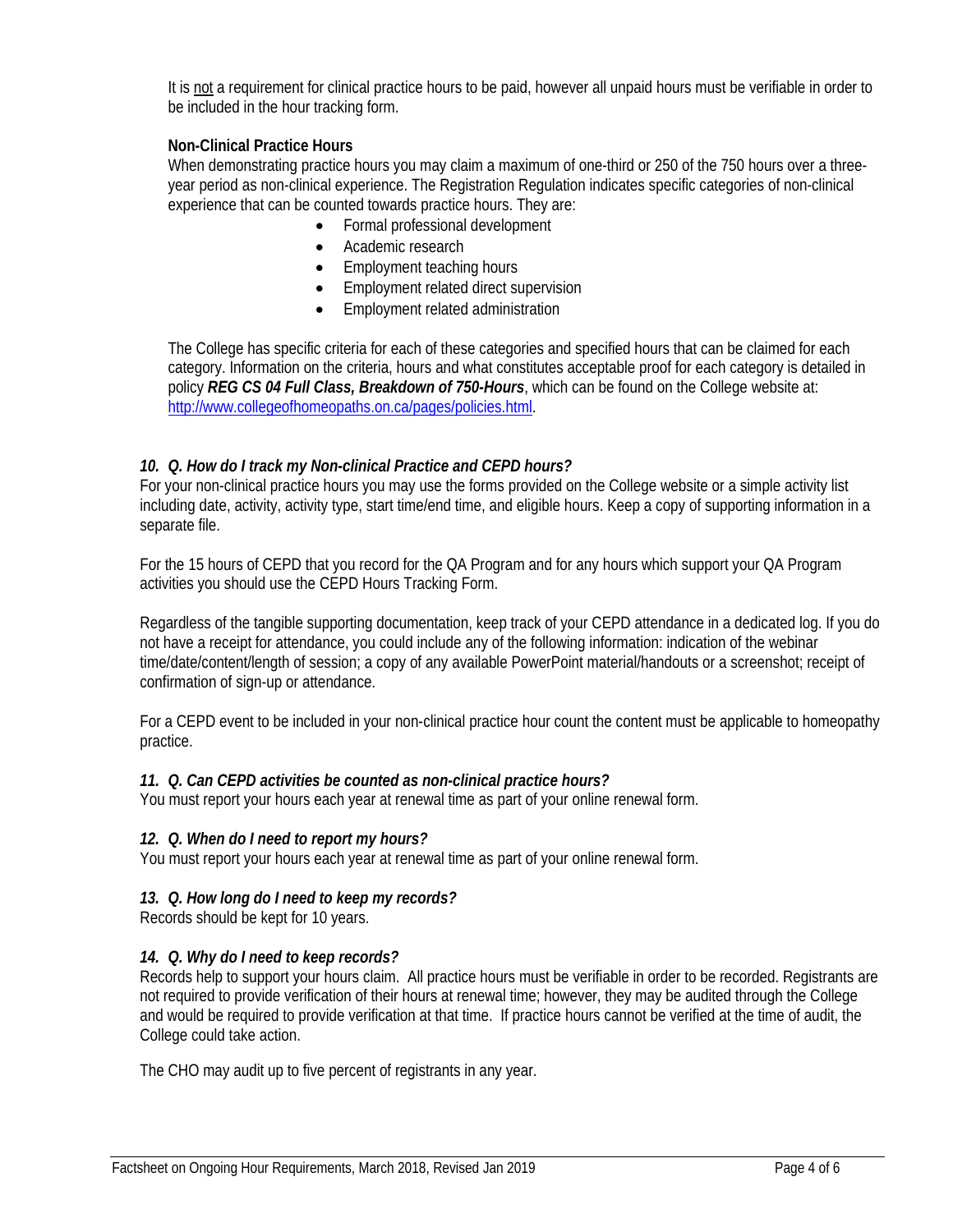# **What if?**

#### *15. Q. What do I do if I plan to stop my practice or if I have already taken a break from my practice?*

Report whatever hours you have achieved. Hours must be current, however, if you are not practicing or plan to take an extended break from practice consider transferring to the Inactive Class of Registration. You can find out more about the Inactive Class and how to transfer in the Guide to Transferring Registration Class. Note there is a fee to transfer between classes and you must renew your Inactive status each year.

Being in the inactive class allows you to put your ongoing practice requirements on hold, until you are ready to move back into the class you transferred from. The Guide to Transferring Registration Class which be found on the College website at: http://www.collegeofhomeopaths.on.ca/docs/Guide%20to%20Transferring%20v2.pdf

#### *16. Q. What happens if I do not have adequate hours every three years? See Q. 4 above.*

#### *17. Q. What is a requirement exemption?*

A requirement exemption may grant lenience to a registrant, allowing him or her to not meet the full scope of the requirement. The registrant must maintain practice competence and professional knowledge, skill and judgment. As a rule of thumb, granting a registration requirement exemption such be rare and not the norm. The onus is on the registrant to satisfy the College of ongoing competence. The College reviews each registrant's practice situation on a case-by-case basis.

#### *18. Q. What can I expect from this process?*

Should you require an exemption from the hour requirement you can expect this process to be transparent, objective, impartial and fair. You can expect the College to have direct dialogue with you on your practice situation and to provide you with clear information about options and requirements. Should the Registrar or QA Committee determine additional steps to demonstrate knowledge, skill, judgment and competence the College will provide instructions with reasonable time and cost requirements (if any). The College believes that demonstration of competence should not unduly onerous to the registrants.

## **Continuing Education and Professional Development**

#### *19. Q. Am I required to do CEPD every year?*

Yes. Each calendar year, registrants will be required to have achieved 15 hours of CEPD units. The CEPD requirement is not intended to be onerous or expensive. In the future, CHO will provide continuing education programs, specific to regulatory compliance issues, which can be counted under the 15 hour requirement. This is a requirement of the CHO QA Program.

#### *20. Q. How can I find out if a continuing education offering is approved? Does the College have a list of approved continued education offerings?*

The College does not recognize institutions, providers or programs of continuous learning, continuing education or professional development. It is the registrant's responsibility to regulate their practice and ongoing professional development. Each registrant must also maintain a log and proof of participation of their individual activities.

The key to CEPD relates to applicability to homeopathy practice. In some cases CHO may require you to take some CEPD related to improving your understanding of regulatory requirements.

The onus is on the registrant to log and demonstrate hours – both clinical and non-clinical. As a general rule of thumb, one hour of lecture/workshop/course/conference time equals one hour of non-clinical practice or continuing education. Please see policy *REG CS 04 Full Class, Breakdown of 750 Hours* for more information. The hour count does not include lunch or breaks.